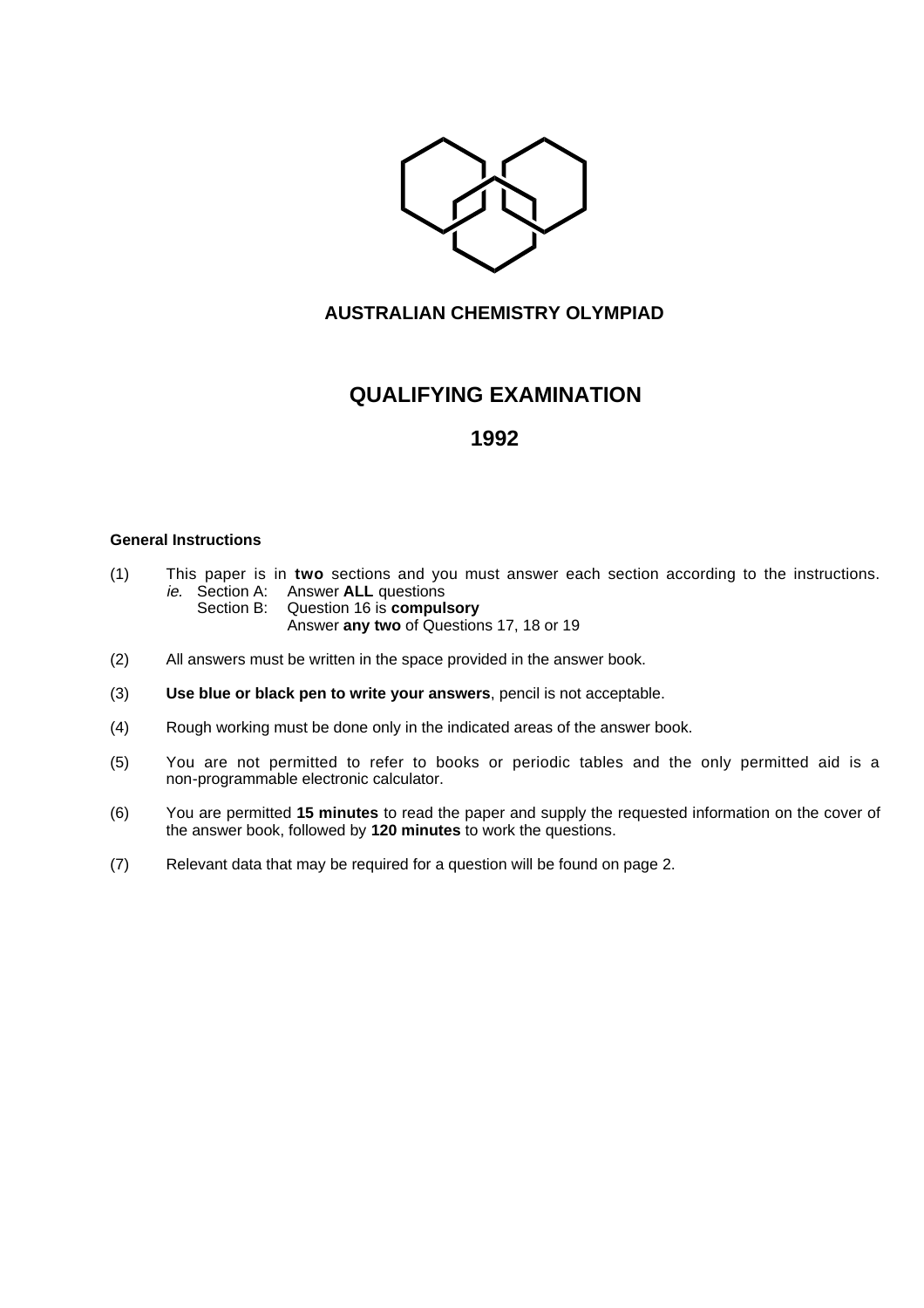|                                          |                                                                                                               | <b>DATA</b>                                                                                      |                                         |                                                                          |                                                        |                                                                       |
|------------------------------------------|---------------------------------------------------------------------------------------------------------------|--------------------------------------------------------------------------------------------------|-----------------------------------------|--------------------------------------------------------------------------|--------------------------------------------------------|-----------------------------------------------------------------------|
| Avogadro constant                        | 6 x $10^{23}$ mol <sup>-1</sup>                                                                               |                                                                                                  |                                         |                                                                          |                                                        |                                                                       |
| 1 faraday                                | 96,486 coulombs                                                                                               |                                                                                                  |                                         |                                                                          |                                                        |                                                                       |
| 1 coulomb                                | 1 amp sec                                                                                                     |                                                                                                  |                                         |                                                                          |                                                        |                                                                       |
| Universal gas constant (R)               | 8.314 J K <sup>-1</sup> mol <sup>-1</sup><br>8.206 x 10 <sup>-2</sup> L atm K <sup>-1</sup> mol <sup>-1</sup> |                                                                                                  |                                         |                                                                          |                                                        |                                                                       |
| Standard temperature and pressure (STP)  | 273 K and 101.3 kPa<br>$0^{\circ}$ C and 101.3 kPa<br>$0^{\circ}$ C and 1 atm                                 |                                                                                                  |                                         |                                                                          |                                                        |                                                                       |
| Molar volume of ideal gas at STP         | 22.4 L                                                                                                        |                                                                                                  |                                         |                                                                          |                                                        |                                                                       |
| Ionic molar conductivities               | $\lambda_{H^+}$ = 35.0 x 10 <sup>-3</sup> ohm <sup>-1</sup> m <sup>2</sup> mol <sup>-1</sup>                  |                                                                                                  |                                         |                                                                          |                                                        |                                                                       |
|                                          |                                                                                                               | $\lambda_{HCO_2^-}$ = 4.45 x 10 <sup>-3</sup> ohm <sup>-1</sup> m <sup>2</sup> mol <sup>-1</sup> |                                         |                                                                          |                                                        |                                                                       |
| Dissociation constants for carbonic acid |                                                                                                               | $pK_{a1} = 6.35$<br>$pK_{a2} = 10.33$                                                            |                                         |                                                                          |                                                        |                                                                       |
| Relative atomic masses:                  | Ag<br>$\mathsf{C}$<br>Cr<br>H<br>Mg<br>Na<br>P.<br>Та                                                         | 107.87<br>12.01<br>52.00<br>1.008<br>24.31<br>22.99<br>30.97<br>180.95                           | AI.<br>Ca<br>Cu<br>He<br>Mo<br>S —<br>U | 26.98<br>40.08<br>63.55<br>4.003<br>95.94<br>Ne 20.18<br>32.06<br>232.03 | Br<br>CI.<br>F.<br>$\mathbf{L}$<br>N.<br>O<br>Si<br>Zr | 79.90<br>35.45<br>19.00<br>126.90<br>14.01<br>16.00<br>28.09<br>91.22 |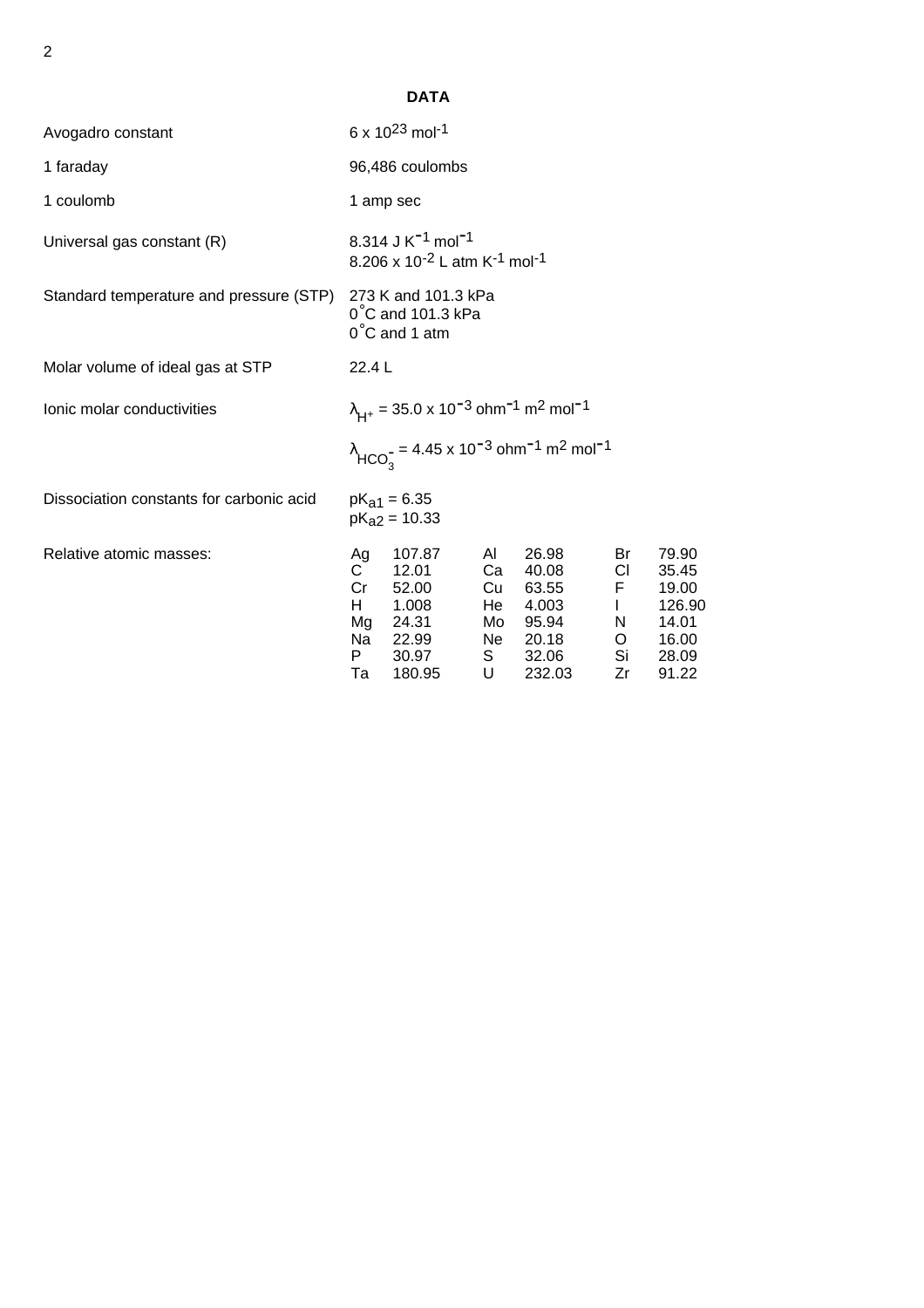#### **SECTION A**

It is intended that candidates devote not more than **30 minutes to this section**. Answer **ALL** fifteen (15) questions in this section. Only one choice is allowed per question and this should be made by clearly crossing the chosen answer box in **the answer book**. If you make a mistake, **correct it clearly** so that the examiners can read your answer.

- **Q1** In the nineteenth century, there was considerable doubt over the formula of zirconium oxide. The relative atomic mass of zirconium (Zr) was thought to be about 90. The relative molecular mass of the volatile chloride was found to be 236 (Cl = 35.5). This evidence suggests that the most likely formula for the oxide of zirconium is
	- **A** ZrO
	- **B** ZrO<sub>2</sub>
	- **C** ZrO3
	- $D$  Zr<sub>2</sub>O<sub>3</sub>
	- $E$  Zr<sub>2</sub>O<sub>5</sub>
- **Q2** What is the particle **X** in the following nuclear reaction?



**Q3** A student set up the following apparatus to determine the hydrogen ion concentration of solution **X** .



The cell is: **M**  $[H_2(q)] | 2H^+(aq) || Cu^{2+}(aq) | Cu(s)$ 

The potential for the cell was found to be +0.43 volts. From tables the potential for the copper electrode was found to be +0.34 volts.

The potential of the hydrogen electrode was

- **A** +0.76 V
- **B** +0.09 V
- **C** zero (since the hydrogen electrode is the standard)
- **D** -0.09 V
- **E** -0.76 V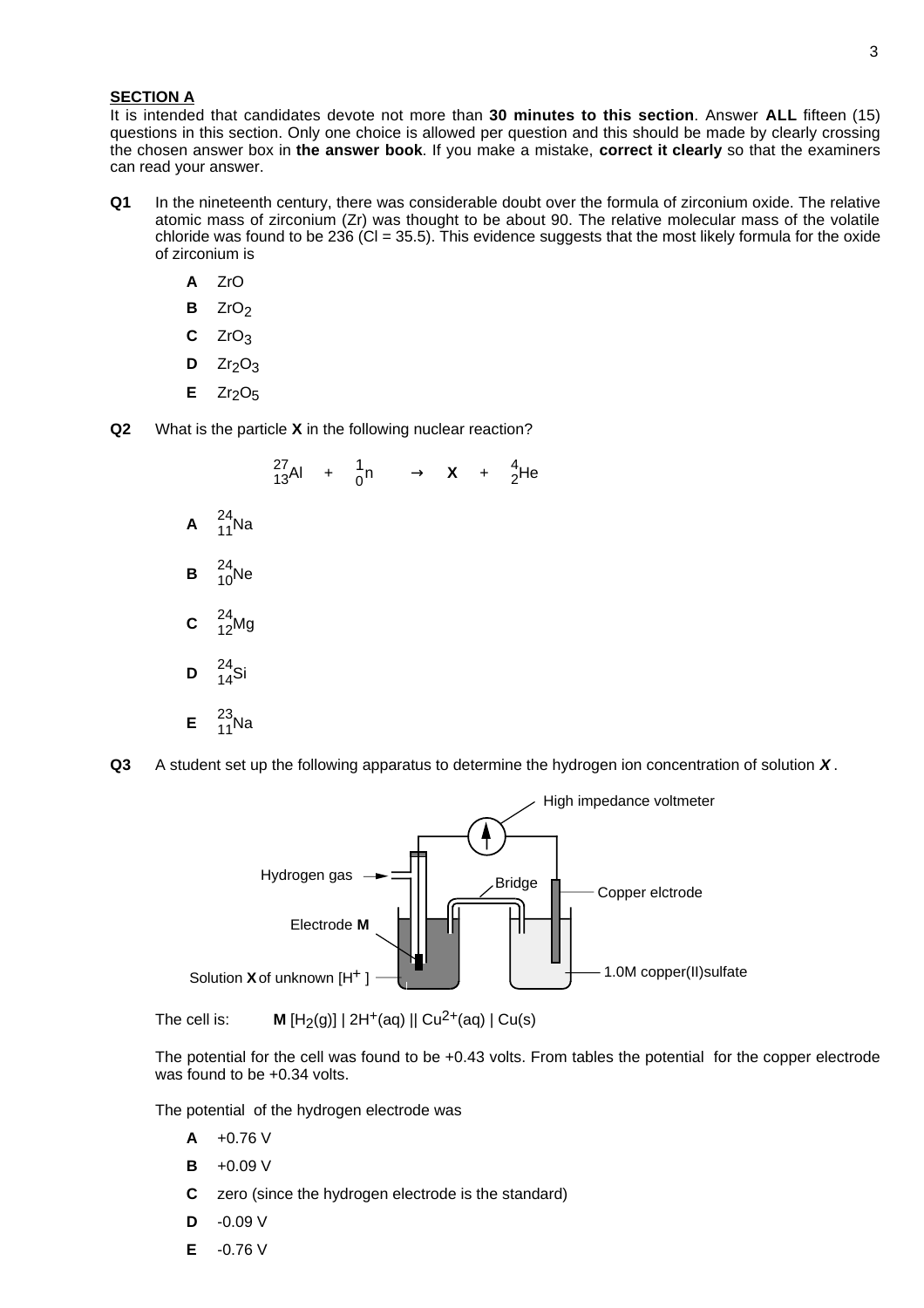**Q4** The ground-state electronic configurations of five elements are shown below. For which element would you expect the value of the first ionisation energy to be the greatest?



- **Q5** Which change would have a negative ∆H value?
	- **A** Na(s)  $\longrightarrow$  Na(g)
	- **B** Na(g)  $\longrightarrow$  Na<sup>+</sup>(g) + e<sup>-</sup>
	- **C**  $\text{Na}^+\text{Cl}^-(s) \longrightarrow \text{Na}^+(g) + \text{Cl}^-(g)$
	- **D**  $Cl_2(g) \longrightarrow 2Cl(g)$
	- **E** Cl(g) +  $e^ \longrightarrow$  Cl<sup>-</sup>(g)
- **Q6** The data below refer to eight elements, lettered **M** to **T** (these letters are **NOT** chemical symbols).

| Element                                         | М   | N     | O   |                                               | Q    | R    | S    |      |
|-------------------------------------------------|-----|-------|-----|-----------------------------------------------|------|------|------|------|
| Atomic number                                   |     | $Z+1$ |     | $Z+2$   $Z+3$   $Z+4$   $Z+5$   $Z+6$   $Z+7$ |      |      |      |      |
| Molar enthalpy of vaporisation  <br>$(kJmol-1)$ | 2.8 | 3.4   | 3.3 | 1.8                                           | 89   | 129  | 294  | 377  |
| Boiling point (K)                               | 73  | 93    | 83  | 23                                            | 1163 | 1373 | 2673 | 2973 |

From these data, it can be deduced that

- **A T** is in the same group of the periodic table as helium
- **B** the elements are all in the same period of the periodic table
- **C N** is a metallic element
- **D S** could be described as a giant structure or a molecular network
- **E M** is a group 1 element in the periodic table
- **Q7** The solubility product of silver chromate is 1 x 10<sup>-12</sup> mol<sup>3</sup>L<sup>-9</sup>. In a solution in which [CrO $_4^{2}$ ] is 1 x 10<sup>-4</sup> molL<sup> $-3$ </sup>, the maximum  $[Aq+1]$ , in molL $-3$ , is
	- $A = 0.5 \times 10^{-8}$
	- **B**  $1 \times 10^{-8}$
	- $C = 1 \times 10^{-6}$
	- $D = 0.5 \times 10^{-4}$
	- **E**  $1 \times 10^{-4}$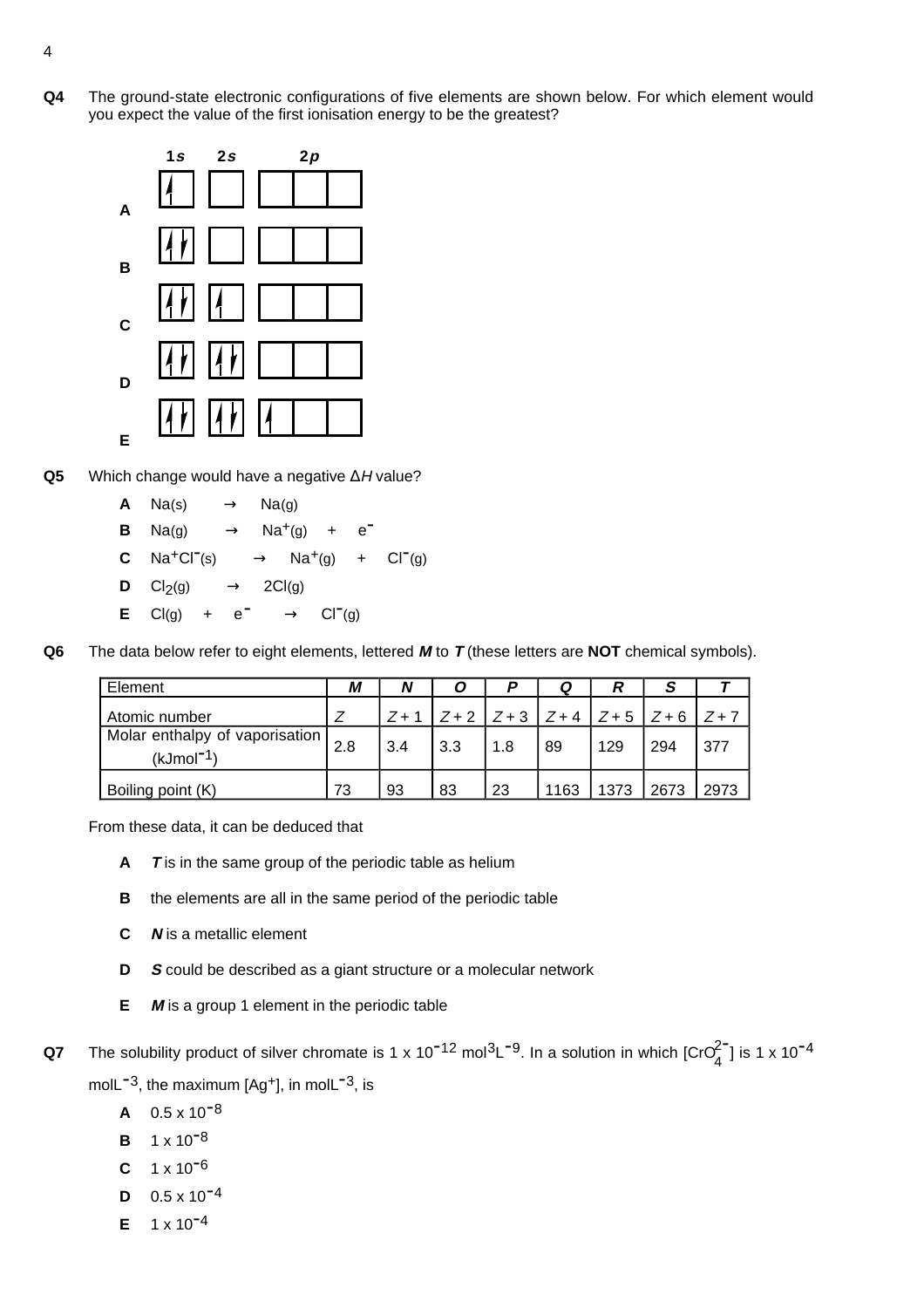- **Q8** When aqueous sodium hydroxide is added to an aqueous solution of chromium(III) ions, a green-blue precipitate is first formed which re-dissolves to give a green solution. This green colour could be due to
	- **A**  $[Cr(H<sub>2</sub>O)<sub>6</sub>]^{3+}$
	- **B**  $[CrO<sub>4</sub>]<sup>2</sup>$
	- $C$   $[Cr(OH)_4]$ <sup>-</sup>
	- **D**  $[Cr(OH)_{3}(H_{3}O)_{3}]$
	- **E**  $[Cr_2O_7]^2$
- **Q9** The compound



is called

- **A** 2-ethyl-3-aminobutan-4-ol
- **B** 3-amino-2-ethylbutan-4-ol
- **C** 3-methyl-4-aminopentan-5-ol
- **D** 4-amino-3-methylpentan-1-ol
- **E** 2-amino-3-methylpentan-1-ol
- **Q10** The experimentally determined melting point of a compound is lower than expected. If each of the following procedures is applied to separate samples of the prepared compound, which is likely to **NOT** change the melting point?
	- **A** Drying to remove solvent
	- **B** Mixing with pure compound
	- **C** Grinding to a finer powder
	- **D** Recrystallising from a solvent
	- **E** Adsorbing impurities on charcoal
- **Q11** The species Mo(CN) $_8^{4-}$ , Ta $F_8^{3-}$  and U(NCS) $_8^{4-}$  all contain metal ions with a coordination number of eight (8) even though their geometries are different. Various sets of hybrid orbitals have been proposed to account for the bonding in one or other of these complex ions. Of the sets of hybrids listed below which **cannot** be considered in discussing the bonding in one or more of the species above.
	- 1  $d^4 \text{sp}^3$
	- 2  $d^5sp$
	- 3  $d^4sp^2$
	- 4  $d^{5}p^{3}$
	- 5  $d^3$ fsp<sup>3</sup>
		- **A** 2 and 3
		- **B** 4 alone
		- **C** 4 and 5
		- **D** 1 and 4
		- **E** 5 alone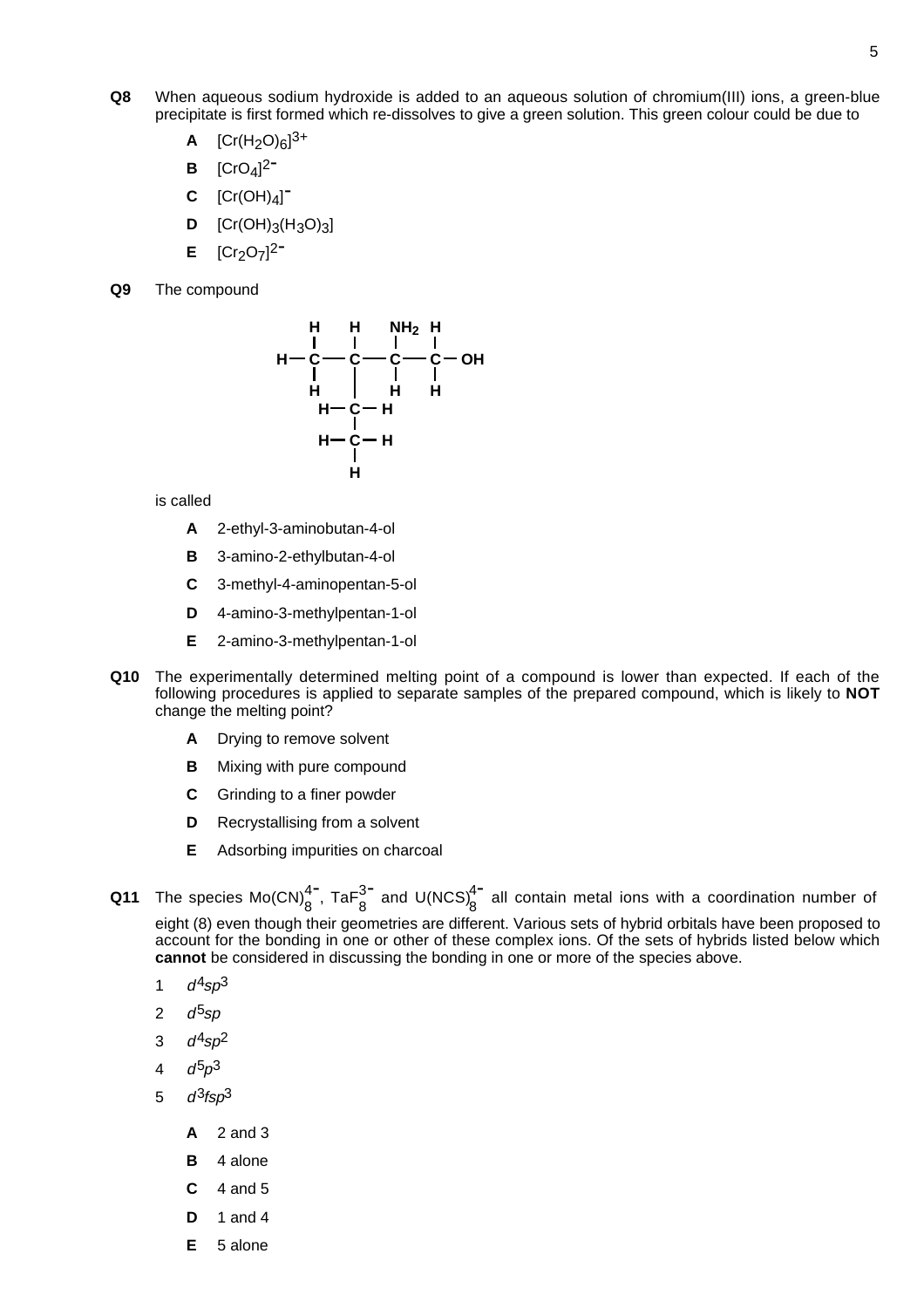**Q12** Which diagram could represent the variation in the concentration of X and Y with time in the reversible reaction  $X = \rightarrow Y$  which comes to equilibrium after time  $t$ .



- **Q13** The electron configuration of atoms of a certain element is  $1s^2 2s^2 2p^6 3s^2 3p^6 3d^3 4s^2$ . The maximum oxidation number of the element is
	- $A +2$
	- **B** +3
	- $C + 4$
	- $D + 5$
	- **E** +6
- **Q14** Ozone is a form of oxygen in which the molecules are triatomic. Ozone reacts with compounds containing carbon to carbon double bonds thus:

$$
\begin{array}{cccc}\nH & H & H & H \\
& | & | & | & \n\end{array}
$$
\n
$$
x - c = c - Y + 0_3 \longrightarrow\n\begin{array}{cccc}\nH & H & H \\
& | & | & \n\end{array}
$$
\n
$$
x - c - 0 - c - Y
$$
\n
$$
0 - 0
$$

The product of this reaction can be carefully hydrolysed as shown:



Which of the following would be reasonable uses of either or both of these reactions?

- 1 To find out if a compound contains a carbonyl group.
- 2 To find the percentage of ozone in a sample of partially ozonised oxygen.
- 3 To promote polymerisation of compounds containing double bonds.
- 4 Determining the location of double bonds in suitable compounds.
	- **A** 1, 2, 3 only correct
	- **B** 1, 3 only correct
	- **C** 2, 4 only correct
	- **D** 4 only correct
	- **E** 1, 2, 3, 4 are all correct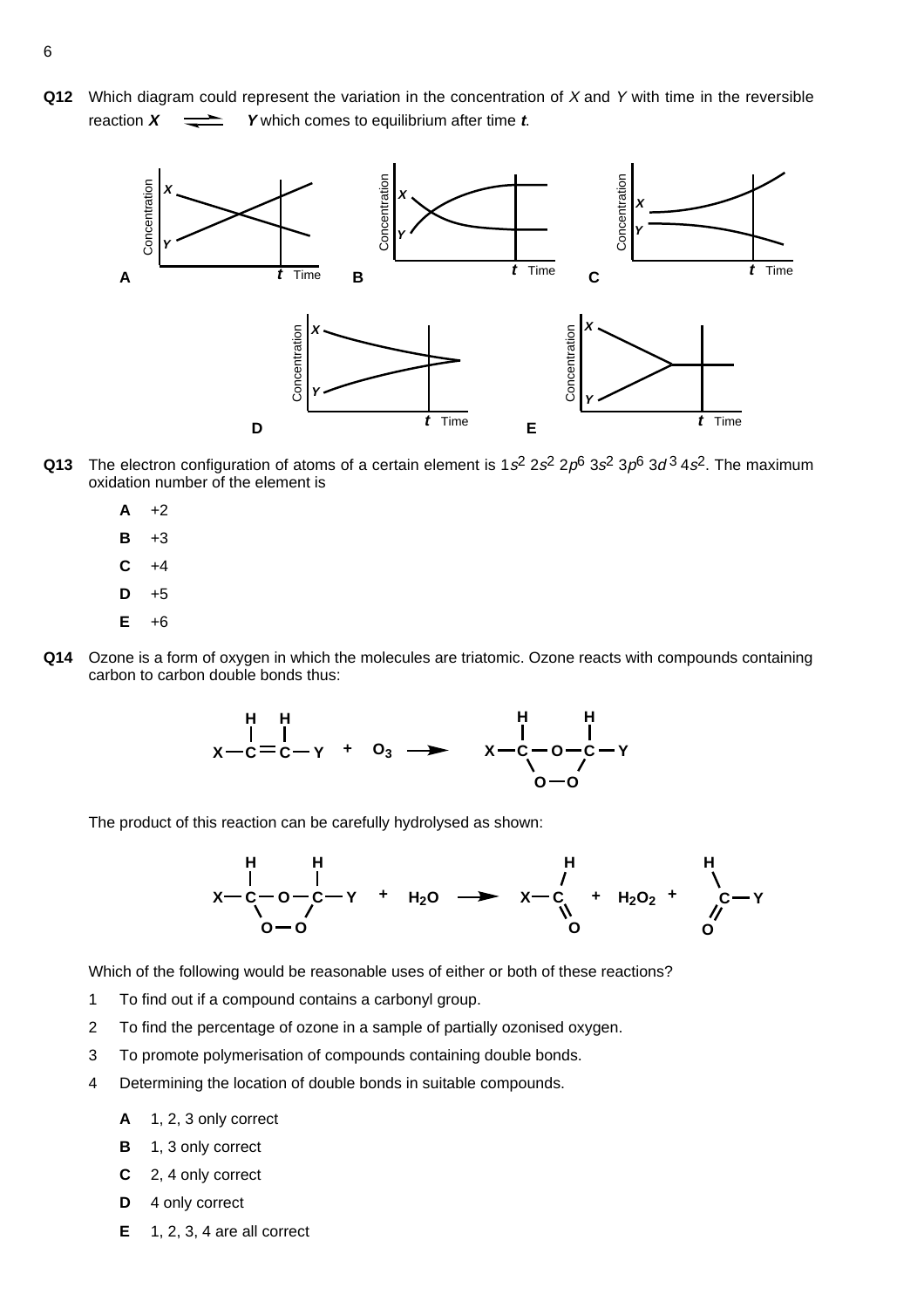$2NOBr(g)$   $\longrightarrow$   $2NO(g)$  + Br<sub>2</sub>(g)

A 1.0 L vessel was initially filled with pure NOBr, at a pressure of 4.0 atm, at 300 K. After equilibrium was established, the partial pressure of NOBr was 2.5 atm. What is  $K_p$  for the reaction?

- **A** 0.27
- **B** 0.45
- **C** 0.18
- **D** 0.75
- **E** none of these

#### **SECTION B**

Candidates are advised that the corect use of significant figures will be taken into consideration when marking answers to these problems. Candidates are also advised that steps to the solution of problems must be clearly explained. Marks will be deducted for untidy and poorly explained answers.

Question 16 is compulsory. You have a choice of answering any two questions of the remaining three questions.

#### **Compusory question**

**Q16** (a) Diatoms, microscopic organisms that can be considered to be carbohydrate, are an abundant food source in oceans producing carbohydrates from carbon dioxide and water by photosynthesis.

 $6CO<sub>2</sub>$  +  $6H<sub>2</sub>O$  + solar energy  $\longrightarrow$  C<sub>6</sub>H<sub>12</sub>O<sub>6</sub> + 6O<sub>2</sub>

During their first five years of life blue whales gain 75.0 kg of mass per day by feeding on krill. The blue whale must consume ten times this mass of krill each day. The krill must consume 10.0 kg of diatoms to produce 1.0 kg of krill. Assuming that the mass gain in the first five years of a blue whale's life is due to the consumption of carbohydrates  $(C_6H_{12}O_6)$ , calculate the volume of  $CO<sub>2</sub>$  at STP that must be used by the diatoms to produce the carbohydrates consumed by a blue whale in its first five years of life.

- (b) (i) There is 0.23mL of dissolved  $CO<sub>2</sub>$  per L of sea water (at 24 $\degree$ C and 1.0 atm). If diatoms can completely remove carbon dioxide from the water they process, what volume of water would they process to produce the carbohydrates required by a blue whale during the first five years of life?
	- (ii) What fraction of the total volume of the oceans will be needed to supply the carbon dioxide for the first five years of growth of 1000 blue whales? The volume of the oceans is 1.37 x 10<sup>18</sup> m<sup>3</sup>.
- (c) Consider the mass of an adult blue whale to be  $9.1 \times 10^4$  kg. Three percent of the mass of an adult blue whale is nitrogen, when such a blue whale dies, what is the maximum mass of NH $^+_4$ that can become available to marine organisms?
- (d) Eighteen percent of an adult blue whale's mass is carbon. Carbon can be returned to the atmosphere as carbon dioxide, and then removed from the atmosphere by weathering of rocks containing calcium silicate.

 $\overline{C}$ aSiO<sub>3</sub>(s) + 2CO<sub>2</sub>(g) + 3H<sub>2</sub>O(l) → Ca<sup>2+</sup>(aq) + 2HCO<sub>3</sub>(aq) + H<sub>4</sub>SiO<sub>4</sub>(aq)

What are the maximum number of grams of  $CaSiO<sub>3</sub>$  that can be weathered by the carbon dioxide produced from the decomposition of 1000 adult blue whales, the number estimated to die annually?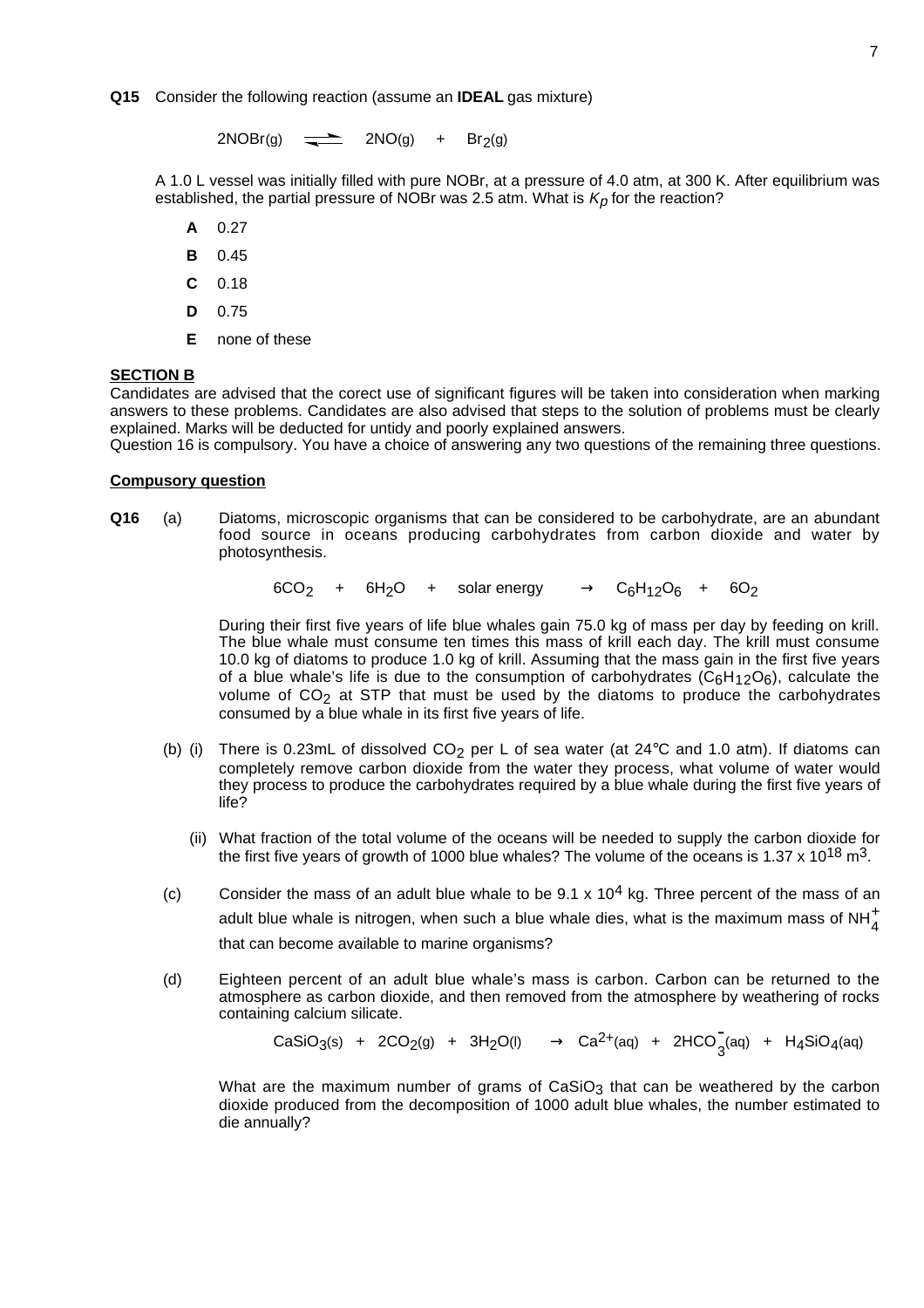### **Answer any two of the remaining three questions.**

- **Q17** (a) The arrangement of valence electrons in atoms in molecules can be represented using Lewis structures. Lewis structures of molecules are constructed by using the following rules:
	- (1) Sum the valence electrons from **all** the atoms.
	- (2) Use a pair of electrons to form a bond between each pair of bound atoms.
	- (3) Arrange the remaining electrons such that each atom achieves a **noble gas configuration** of valence electrons as, in general, the most stable compounds are those in which the atoms have such a configuration.
	- (4) Third row elements in molecules sometimes exceed the **octet rule**. When it is necessary to exceed the octet rule the extra electrons are placed on the central atom.

Before proceeding further you should be aware that **additional information** is available at the end of the problem if required.

Write Lewis structures for each of the following species:

- (i)  $CH<sub>A</sub>$
- $(ii)$  NH<sub>3</sub>
- (iii)  $SF<sub>6</sub>$
- (iv)  $CO_2$ <br>(v)  $SO_3$
- (This molecule has more than one valid Lewis structure.)
- (b) The **valence shell electron pair repulsion (VSEPR) model** is used by chemists to predict the shapes of molecules. The underlying idea is that the electron pairs surrounding an atom in a molecule arrange themselves so as to **minimise** electron pair repulsions. Consider the following table:-

| Molecule                                                                                                                                                                                                                                                                          | Effective electron<br>pairs around<br>central atom | Electron Pair**<br>Geometry | $***$<br>Molecular<br><b>Structure</b> | <b>Bond Angle</b>  |  |  |
|-----------------------------------------------------------------------------------------------------------------------------------------------------------------------------------------------------------------------------------------------------------------------------------|----------------------------------------------------|-----------------------------|----------------------------------------|--------------------|--|--|
| CO <sub>2</sub>                                                                                                                                                                                                                                                                   | 2                                                  | linear                      | linear                                 | 180 <sup>o</sup>   |  |  |
| SO <sub>3</sub>                                                                                                                                                                                                                                                                   | 3                                                  | trigonal planar             | trigonal planar                        | $120^{o}$          |  |  |
| CH <sub>4</sub>                                                                                                                                                                                                                                                                   | 4                                                  | tetrahedral                 | tetrahedral                            | 109.5 <sup>o</sup> |  |  |
| NH <sub>3</sub>                                                                                                                                                                                                                                                                   | 4                                                  | tetrahedral                 | trigonal<br>pyramidal                  | 1070               |  |  |
| H <sub>2</sub> O                                                                                                                                                                                                                                                                  | 4                                                  | tetrahedral                 | angular                                | 104.5 <sup>o</sup> |  |  |
| PC <sub>I5</sub>                                                                                                                                                                                                                                                                  | 5                                                  | trigonal<br>bipyramidal     | trigonal<br>bipyramidal                | ***<br>see below   |  |  |
| $\overline{\text{SF}}_6$                                                                                                                                                                                                                                                          | 6                                                  | octahedral                  | octahedral                             | $90^{\circ}$       |  |  |
| $***$<br>Multiple bonds count as one effective pair of electrons.<br>$90^\circ$<br>The electron pair geometry refers to the arrangement of<br>the electron pairs about a central atom, whereas the<br>molecular structure refers to the arrangement of atoms in<br>the molecules. |                                                    |                             |                                        |                    |  |  |

Write the Lewis structure and describe the electron pair geometry and molecular structure for each of the following species:

- $(i)$  CCl<sub>4</sub>
- $(ii)$  SCI<sub>2</sub>
- (iii)  $ICI_4^-$
- (c) From the above table it is clear that  $CH<sub>4</sub>$ , NH<sub>3</sub> and H<sub>2</sub>O all have a tetrahedral electron pair geometry, however, the bond angle decreases from left to right. This is because lone pairs of electrons are considered to occupy more space than bonding pairs of electrons. Electron pair interactions decrease in the following manner:

lone pair - lone pair > lone pair - bonding pair > bonding pair - bonding pair.

With this in mind, predict the molecular structures of the following species: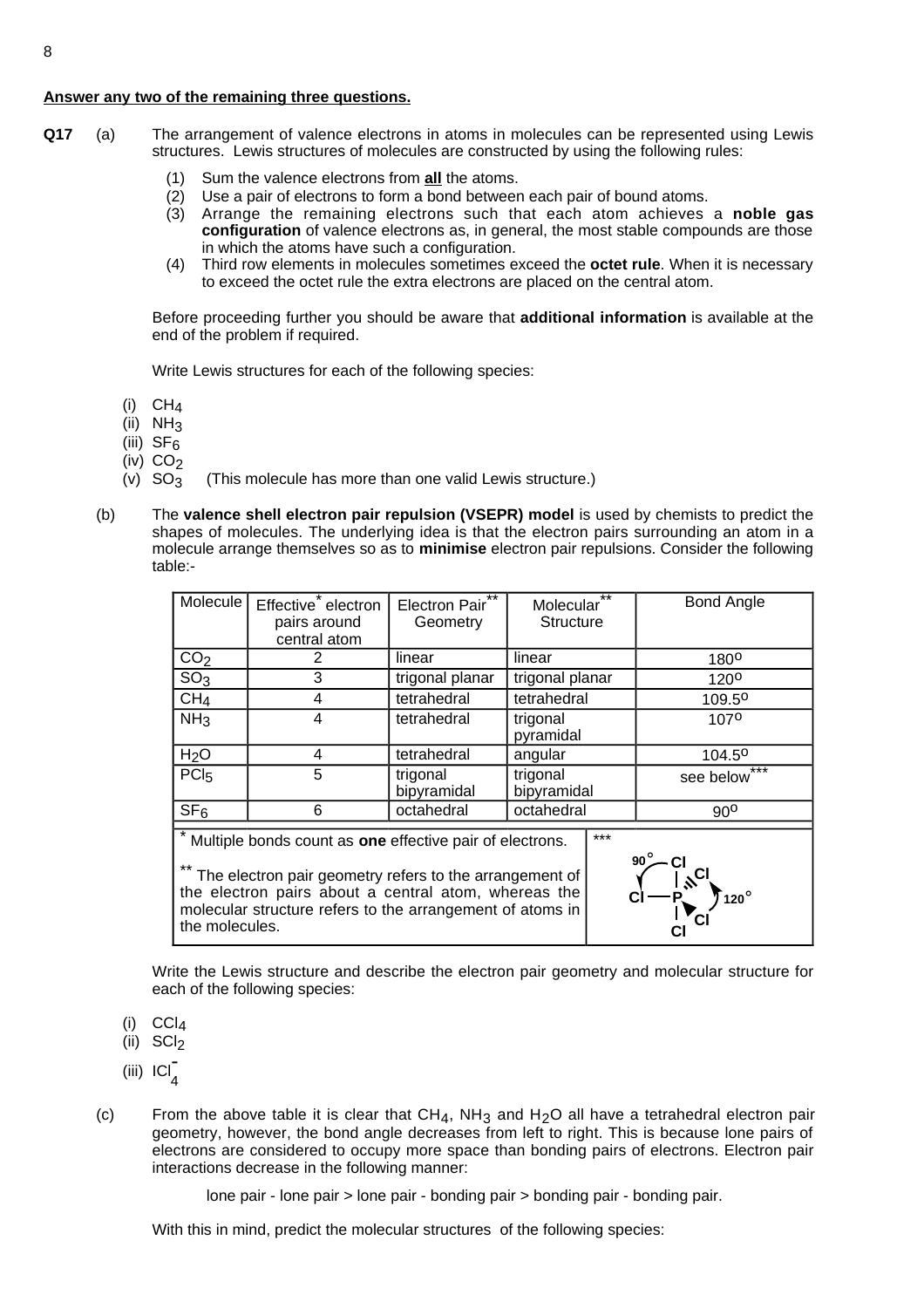- (i)  $\operatorname{Br}_3^-$
- $(ii)$  BrF<sub>3</sub>
- (iii)  $SF<sub>4</sub>$
- (d) The bond angle in  $SO_3$  and  $SO_2$  is 120<sup>o</sup>. Can you offer a suggestion as to why the bond angle in O<sub>3</sub> and NO<sub>2</sub> is less than 120<sup>o</sup>.

**Additional information:** C is in Group IV, N and P are in Group V, O and S are in Group VI, and the halogens are in Group VII of the Periodic Table.

- **Q18** (a) Standard solutions of sodium thiosulphate are employed in volumetric determination of iodine. Unfortunately crystalline sodium thiosulfate ( $Na<sub>2</sub>S<sub>2</sub>O<sub>3</sub>5H<sub>2</sub>O$ ) is not a satisfactory primary standard and the analyst must first standardise solutions of thiosulfate before using them. One way of achieving this is to stoichiometrically liberate iodine by oxidising lodide ion in acidic solution with bromate ion  $(Br\overline{Q_3})$ . The iodine liberated can then be used to determine the exact strength of the thiosulfate solution.
	- (i) Write half equations for the reduction of bromate to bromide and the oxidation of iodide to iodine.
	- (ii) Using you answer to part (i) construct a balanced ionic equation of the reaction of bromate with iodide in acidic solution.
	- (iii) Given that iodine converts thiosulfate ion  $(S_2O_3^2)$  to the  $S_4O_6^2$  ion and is itself reduced to iodide. Write a balanced equation for the reaction of sodium thiosulfate with iodine.
	- (iv) In standardising a solution of sodium thiosulfate a chemist found that on average 19.52 mL of solution was required to react with the iodine liberated from 0.05568g of potassium bromate and excess potassium iodide in acidic solution. What was the molarity of the sodium thiosulfate solution?
	- (v) Which indicator might the chemist have used to detect the end point of the titration?
	- (b) Carbon monoxide is a toxic gas produced by the incomplete combustion of hydrocarbons, and the estimation of carbon monoxide concentration in flue gases and exhausts is of considerable environmental interest. One way of determining carbon monoxide concentration is to react the gas with iodine pentoxide  $(I_2O_5)$ , a process which stoichiometrically oxidises the CO and reduces the  $I_2O_5$  to elemental iodine. The latter can be trapped and estimated by titration with standard sodium thiosulfate solution In one such estimation 1.092L (at STP) of a gas mixture was reacted with  $I_2O_5$ . Subsequent titration of the iodine with standard sodium thiosulfate showed that 17.92 mL was required to reach an end point. The standard solution used was prepared by taking 10 mL of the solution prepared in part (a) of this question and diluted to a total volume of 1L in a volumetric flask.
		- (i) What was the percentage by volume of CO in the gas sample?
		- (ii) What was the concentration of CO in ppm (to the nearest whole number) in the gas sample?
		- (iii) What sort of compound present in the gas sample might cause this result to be in error.